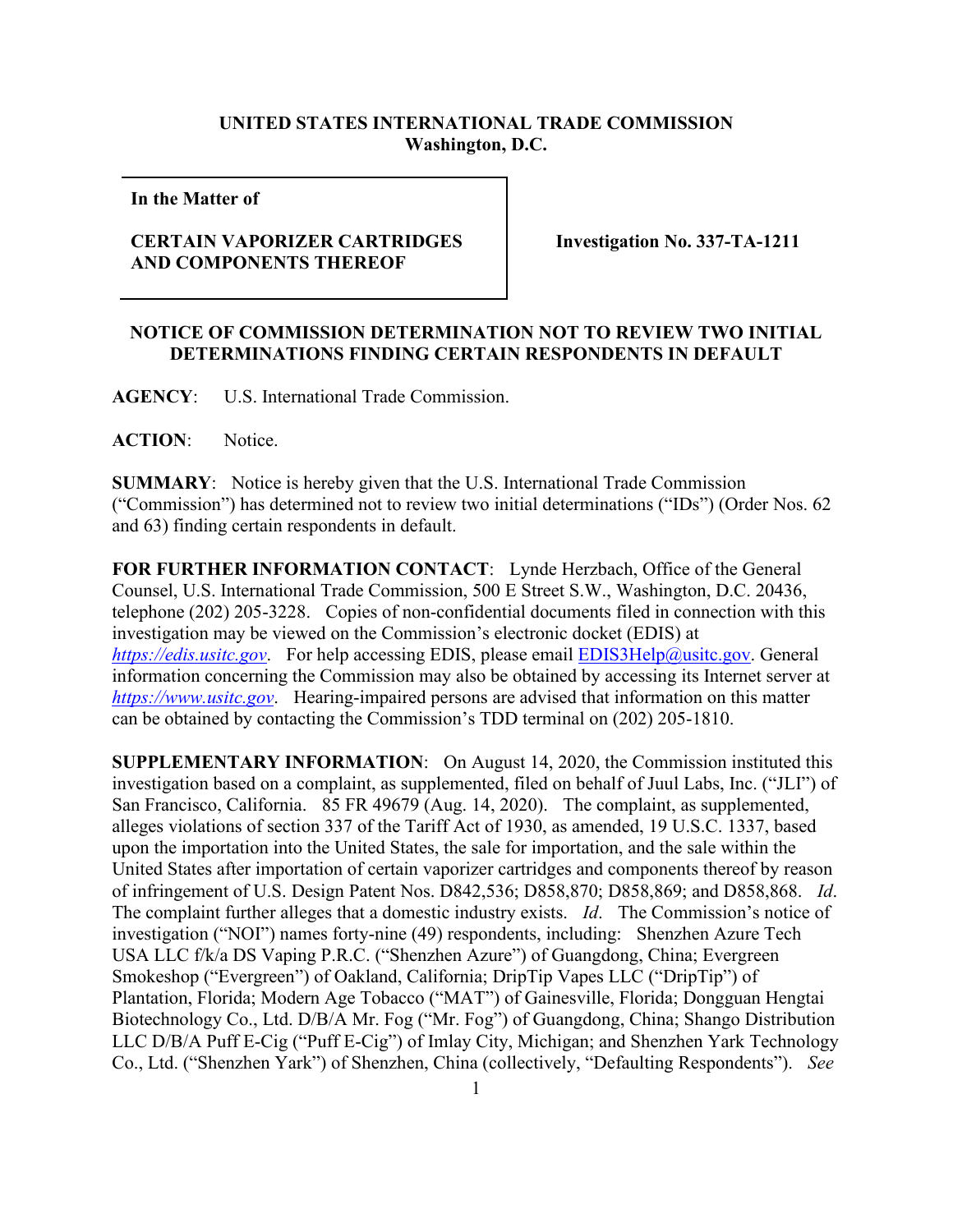*id*. The Office of Unfair Import Investigations ("OUII") is also a party to the investigation. *See id*.

The complaint and NOI were served on the Defaulting Respondents, but they did not respond.

JLI filed four motions on January 25, 28, 29 and February 2, 2021, respectively, seeking pursuant to Commission Rule 210.16 (19 CFR 210.16): (1) orders directing the Defaulting Respondents to show cause as to why they should not be found in default for failing to respond to the complaint and NOI and (2) IDs finding the Defaulting Respondents in default upon their failure to show cause. OUII filed responses, on February 4, 8, and 10, in support of the four motions, respectively, except that OUII identified a problem with JLI's purported electronic service on Shenzhen Yark. On February 11, 2021, JLI filed a reply that asserts Shenzhen Yark was also served by express mail, in additional to electronic service, and Shenzhen Yark refused to accept service by express mail.

On March 16, 2021, the ALJ issued an order (Order No. 55) requiring Shenzen Azure, Evergreen, DripTip, MAT, and Mr. Fog to show cause within 14 days of the order as to why they should not be found in default for failing to respond to the complaint and NOI. Order No. 55 (March 16, 2021). No response to Order No. 55 was received.

On March 17, 2021, the ALJ issued a second order (Order No. 56) requiring Puff E-Cig and Shenzhen Yark to show cause within 14 days of the order as to why they should not be found in default for failing to respond to the complaint and NOI. Order No. 56 (March 17, 2021). No response to Order No. 56 was received.

On May 5, 2021, the ALJ issued the two subject IDs (Order Nos. 62 and 63) finding the Defaulting Respondents in default pursuant to Commission Rule 210.16 (19 CFR 210.16) for failure to respond to the complaint, NOI, and orders to show cause. Order No. 62 (May 5, 2021); Order No. 63 (May 5, 2021).

No party petitioned for review of the subject ID.

The Commission has determined not to review Order Nos. 62 and 63. The Defaulting Respondents have been found to be in default.

The Commission vote for this determination took place on May 19, 2021.

While temporary remote operating procedures are in place in response to COVID-19, the Office of the Secretary is not able to serve parties that have not retained counsel or otherwise provided a point of contact for electronic service. Accordingly, pursuant to Commission Rules 201.16(a) and 210.7(a)(1) (19 CFR 201.16(a), 210.7(a)(1)), the Commission orders that the complainant complete service for any party/parties without a method of electronic service noted on the attached Certificate of Service and shall file proof of service on the Electronic Document Information System (EDIS).